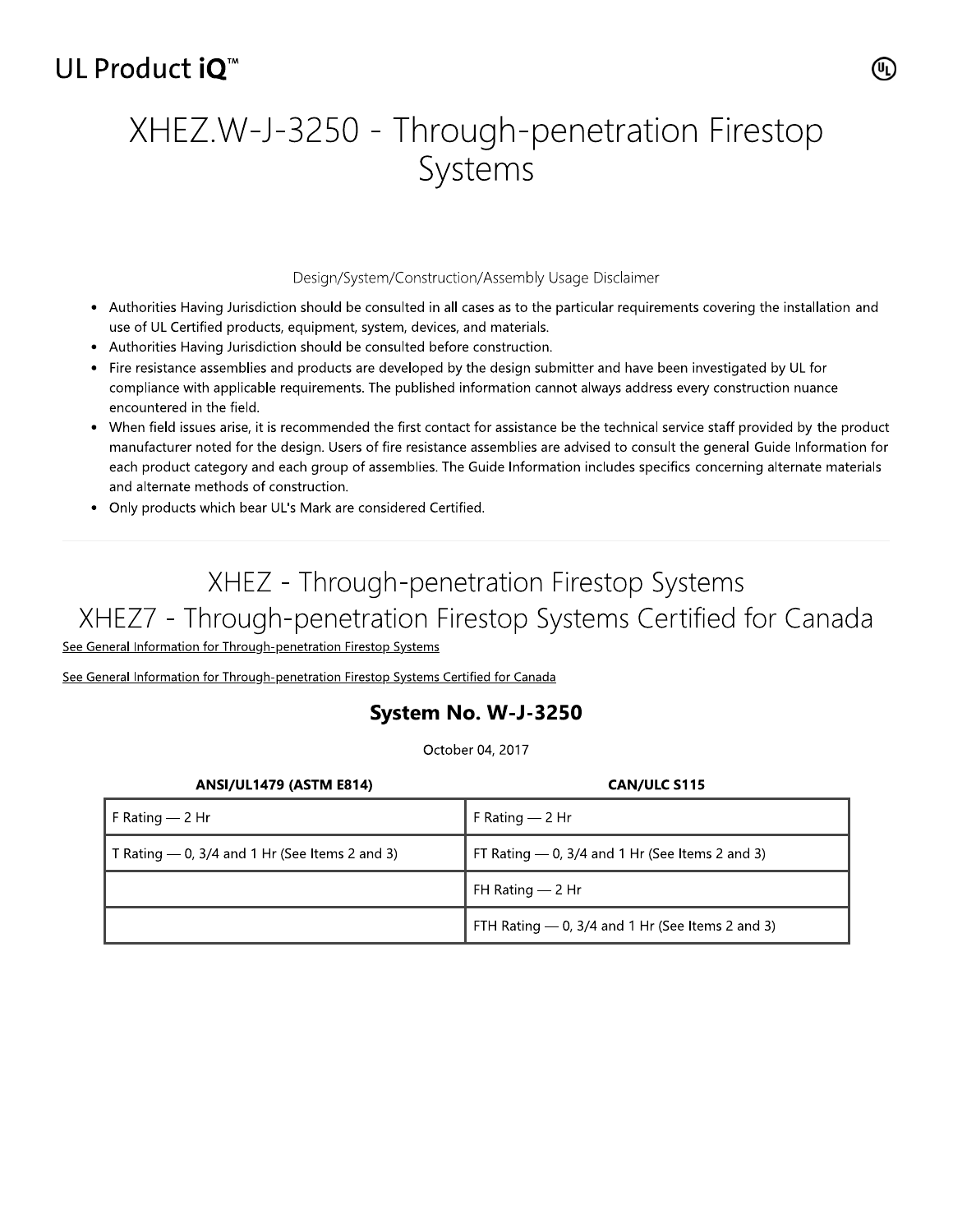

1. Wall Assembly — Min 5 in. (127 mm) thick lightweight or normal weight (100-150 pcf or 1600-2400 kg/m<sup>3</sup>) concrete. Wall may also be constructed of any UL Classified **Concrete Blocks**\*. Rectangular opening to have dimensions which are max 1/4 in. (6 mm) greater than the width and height of the firestop device frame (Item 3A), excluding mounting flanges. Max dimension of opening is 6 in. (152 mm) wide by 12 in. (305 mm) high (G 8X1 Device).

See Concrete Blocks (CAZT) in the Fire Resistance Directory for names of manufacturers.

2. Cables — Within the loading area for each firestop device module the cables may represent a 0 to 100 percent visual fill. Cables to be rigidly supported on both sides of wall assembly. Any combination of the following types and sizes of cables may be used:

A. Max 3/C No. 500 kcmil MC type copper conductor power cable with Ethylene Proplene Rubber(EPR) insulation and PVC jacket materials. When max 3/C No. 500 kcmil copper conductor power cable is used, the T, FT and FTH Ratings are 1 hr.

B. Max 19/C No. 14 AWG TC or TC-ER type copper conductor control power cable with Ethylene Proplene Rubber insulation and Chlorinated Polyethylene (CPE) jacket materials. When max 19/C No. 14 AWG copper conductor control power cable is used, the T, FT and FTH Rating are 1 hr.

C. Max 3/C No. 14 AWG MC type copper conductor power cable with XLP insulation and PVC jacket materials. When max 3/C No. 14 AWG copper conductor power cable is used, the T, FT and FTH Ratings are 3/4 hr.

#### 3. Firestop System - The firestop system shall consist of the following:

A. Firestop Devices\* — Firestop devices each consist of a rectangular steel frame, multi diameter elastomeric sealing modules, steel stay plates and a compression unit consisting of a Roxtec Wedge. The firestop devices shall be inserted into the opening on one side of the wall assembly. The steel frame of each firestop device shall be secured to the wall by means of 3/8 in. (10 mm) diam by min 1-3/4 in. (44 mm) long steel anchor bolts in conjunction with nuts and steel washers through the pre-drilled holes spaced max 3-1/2 in. (89 mm) OC in the device frame mounting flange. The rectangular opening(s) of each device frame shall be filled with multiple rows of multi diameter elastomeric sealing modules with a max of one cable in each sealing module. The sheets of the multi diameter sealing modules halves are removed one by one until a max gap of 0.04 in. (1 mm) is formed between the two module halves. When the number of sealing modules exceeds the number of cables, the solid cylindrical cores of the unpenetrated multi diameter sealing modules shall be left in place or "blank" (solid) sealing modules shall be used. During installation of the